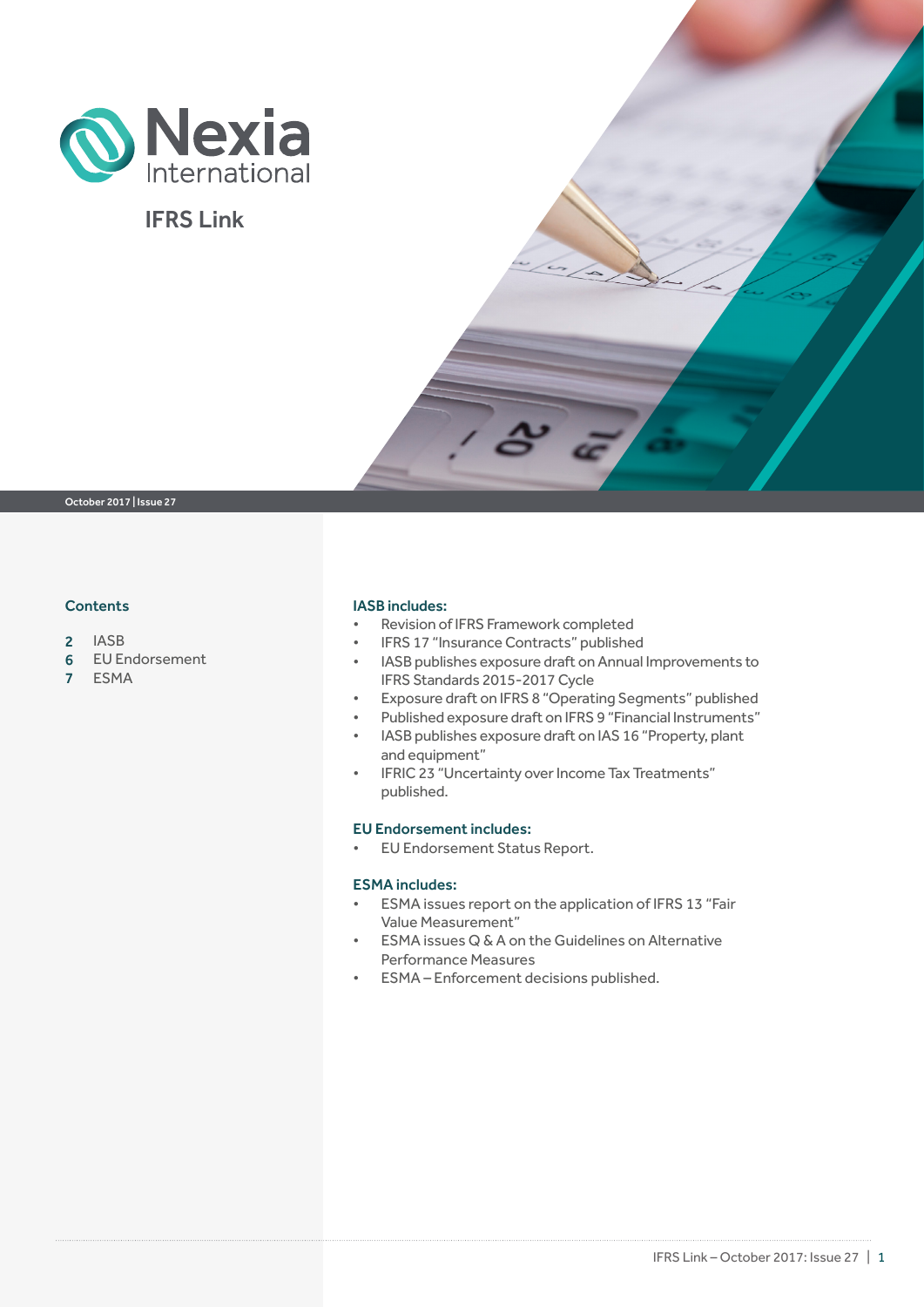After the IASB and FASB originally commenced a joint comprehensive project on the Conceptual Framework in 2004, which was temporarily postponed, the IASB has continued to advance this project on its own since 2012.

The IFRS Framework project comprises the elements of financial statements, measurement, reporting entity, presentation and disclosure.

Two exposure drafts, ED/2015/3 "Conceptual Framework for Financial Reporting" and ED/2015/4 "Updating References to the Conceptual Framework"

were published in 2015. The comments received on the exposure drafts were discussed by the Board on several occasions.

In June 2017, the IASB completed its discussions of the exposure drafts and published a summary of the preliminary decisions. The IASB intends to publish the revised Framework in the fourth quarter of 2017.

**Note:** The project progress and the summary of the decisions to date are available on the IASB website.

# IASB

### Revision of IFRS Framework completed

#### IFRS 17 "Insurance Contracts" published

On 18 May 2017, the IASB published IFRS 17 "Insurance Contracts", which is to replace IFRS 4 "Insurance Contracts". The objective of the new standard is, by means of consistent and principles-based financial reporting, to provide relevant information for users of financial statements and to ensure uniform presentation and measurement of insurance contracts. The new recognition, measurement and presentation rules must be applied by companies with:

- insurance contracts and reinsurance contracts it issues
- reinsurance contracts it holds
- investment contracts with discretionary participation features that a company issues, provided the company also issues insurance contracts.

If the primary purpose of a contract that meets the definition of an insurance contract under IFRS 17 is the provision of services for a fixed fee, IFRS 15 "Revenue from Contracts with Customers" can be used for the financial reporting instead of IFRS 17.

**Note:** IFRS 17 is effective for annual reporting periods beginning on or after 1 January 2021. The date of expected EU endorsement has not yet been set in EFRAG's EU-Endorsement Status Report.

## IASB publishes exposure draft on Annual Improvements to IFRS Standards 2015-2017 Cycle

On 12 January 2017, the IASB issued Exposure Draft ED/2017/01 on the "Annual Improvements to IFRS Standards 2015-2017 Cycle". The proposed amendments relate to three IFRS standards:

#### **IAS 12 "Income Taxes"**

Under the existing wording, there was uncertainty surrounding the timing and presentation of income tax consequences of dividends. This uncertainty is to be eliminated with a new paragraph (IAS 12.58A). This will clarify that the recognition of the income tax consequences of dividends, set out in existing paragraph IAS 12.52B, applies to all income tax consequences of dividends. Without such clarification, there could be an impression that the existing rule in IAS 12.52B refers only to the cases listed in IAS 12.52A, where there are different tax rates for distributed and undistributed profits.

#### **IAS 23 "Borrowing Costs"**

IAS 23.14 regulates the determination of borrowing costs eligible for capitalization when a company has borrowed funds generally and used them to obtain a qualifying asset. The proposed amendment now clarifies that, once the asset is ready for its intended use or sale, any outstanding borrowing originally made specifically for that qualifying asset must be treated as part of the funds borrowed generally.

#### **IAS 28 "Investments in Associates and Joint Ventures"**

This involves clarification that IFRS 9 "Financial Instruments" applies to all other financial instruments that constitute long-term interests in an associate or joint venture and to which the equity method is not applied. In addition to the rules on classification and measurement, this also involves application of the impairment model pursuant to IFRS 9.

**Note:** The period for comments ended on 12 April 2017. No effective dates for the proposed amendments to IAS 12 and IAS 23 are set out in ED/2017/1. The amendment to IAS 28 is to take effect to coincide with the first-time adoption of IFRS 9, i.e. as of 1 January 2018.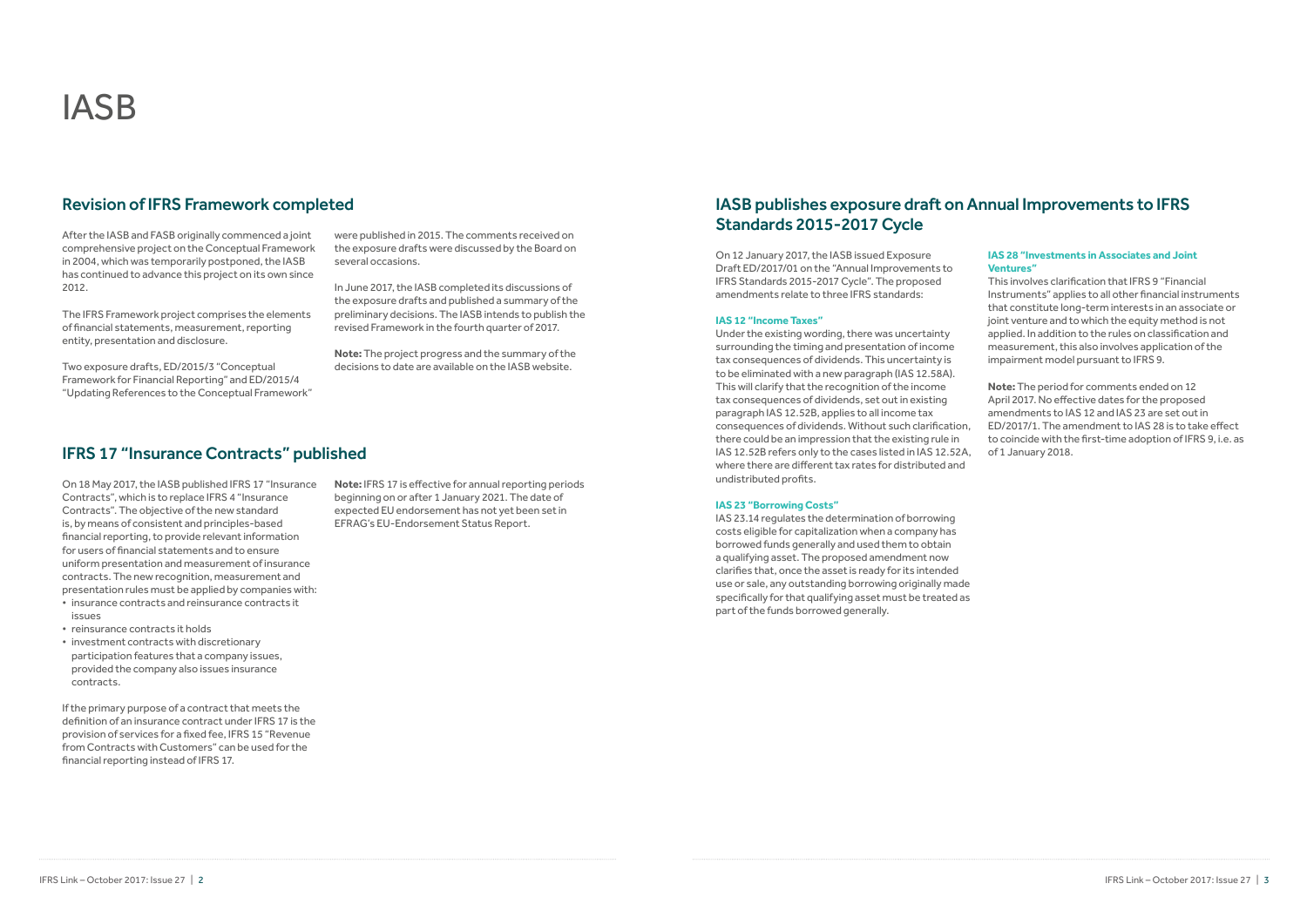## IFRIC 23 "Uncertainty over Income Tax Treatments" published

On 7 June 2017, the IASB published IFRIC 23 "Uncertainty over Income Tax Treatments" developed by the IFRS Interpretations Committee.

The background to the development of the interpretation was that the Committee found deviations in practice in relation to the recognition and measurement of current income taxes, deferred tax assets and liabilities, as defined in IAS 12.5. "Income Taxes". **Note:** IFRIC 23 is effective for annual periods beginning on or after 1 January 2019. Early adoption is permitted.

The interpretation provides guidance on taxable profits and losses, tax bases, unused tax losses, unused tax credits and tax rates, when there is uncertainty over income tax treatments under IAS 12

#### Published exposure draft on IFRS 9 "Financial Instruments"

On 21 April 2017, the IASB published Exposure Draft ED/2017/3 on amendments to IFRS 9 "Financial Instruments". This exposure draft contains narrowscope adjustments for the assessment of the classification of financial assets.

The background to the adjustment is that under IFRS 9 certain prepayment options would preclude instruments that otherwise only feature contractual cash flows that are solely payments of principal and interest on the principal amount outstanding from being measured at amortized cost or fair value through other comprehensive income.

Under IFRS 9, a financial asset in the form of a debt instrument must be measured either at amortized cost or at fair value through other comprehensive income. The prerequisite for this measurement is that the cash flows of the asset are solely payments of principal and interest on the principal amount outstanding (SPPI criterion). Assessment of the criterion must also account for contractual terms that lead to a change in the amount or timing of the contractual cash flows.

Based on the current rules in IFRS 9, the SPPI criterion was only fulfilled in the case of prepayment if the prepayment amount substantially represented unpaid amounts of principal and interest on the principal amount outstanding, which may include reasonable additional compensation for early termination, payable by the party exercising the option.

The proposed amendments make it possible to measure at amortized cost or at fair value through other comprehensive income even if the party exercising the option receives additional compensation. In such cases, the SPPI criterion must also be fulfilled and the "prepayment feature" should have an insignificant fair value upon initial recognition of the debt instrument.

The IASB intended for the amendments to take effect for annual periods beginning on or after 1 January 2018.

**Note:** The period for comments ended on 24 May 2017.

On 20 June 2017, the IASB published Exposure Draft ED/2017/4 "Property, Plant and Equipment – Proceeds before Intended Use: Proposed amendments to IAS 16". This exposure draft deals with the accounting for proceeds from selling items produced while bringing an asset into the location and condition necessary for it to be capable of operating in the manner intended.

The exposure draft proposes to prohibit deducting these proceeds from the cost of an item of property, plant and equipment. Instead, a company should recognize the proceeds from selling such items, and the cost of producing those items, in profit or loss.

The exposure draft does not contain an effective date, as the IASB does not intend to decide on a date until during the discussions. The IASB has concluded that earlier application would be permitted.

In reaction to the exposure draft, EFRAG published a statement on the IASB's proposals. Based on that statement, EFRAG is predominantly supportive of the IASB proposals, but considers the explanation of terms (e.g. "test runs") to be essential.

## IASB publishes exposure draft on IAS 16 "Property, plant and equipment"

## Exposure draft on IFRS 8 "Operating Segments" published

On 29 March 2017, the IASB published Exposure Draft ED/2017/2, which contains clarifications for the following areas:

- Aggregation criteria for operating segments
- Disclosures required in reconciliation statements
- Definitions of the chief operating decision maker

Other novelties in the Exposure Draft ED/2017/2 relate to disclosures in the notes regarding

- identifying the chief operating decision maker, and
- providing an explanation of the reasons if the reportable segments in the financial statements differ from the segments in other part of the company's reporting.

The background to the exposure draft was the finding, after the post-implementation review of IFRS 8, that overall the standard achieves its objective but that a number of issues could be considered for improvement.

In connection with the proposed amendments to IFRS 8, there are also plans to amend IAS 34 "Interim Financial Reporting" in relation to the composition of a company's reportable segments. The IASB is proposing that, in the first interim report after a change in the composition of a company's reportable segments, the company must present restated segment information for all interim periods both of the current year and of prior years.

**Note:** The effective date of the amendments has not yet been specified, but early adoption is to be permitted if the amendments to IFRS 8 and IAS 34 are adopted in parallel. The period for comments ended on 31 July 2017.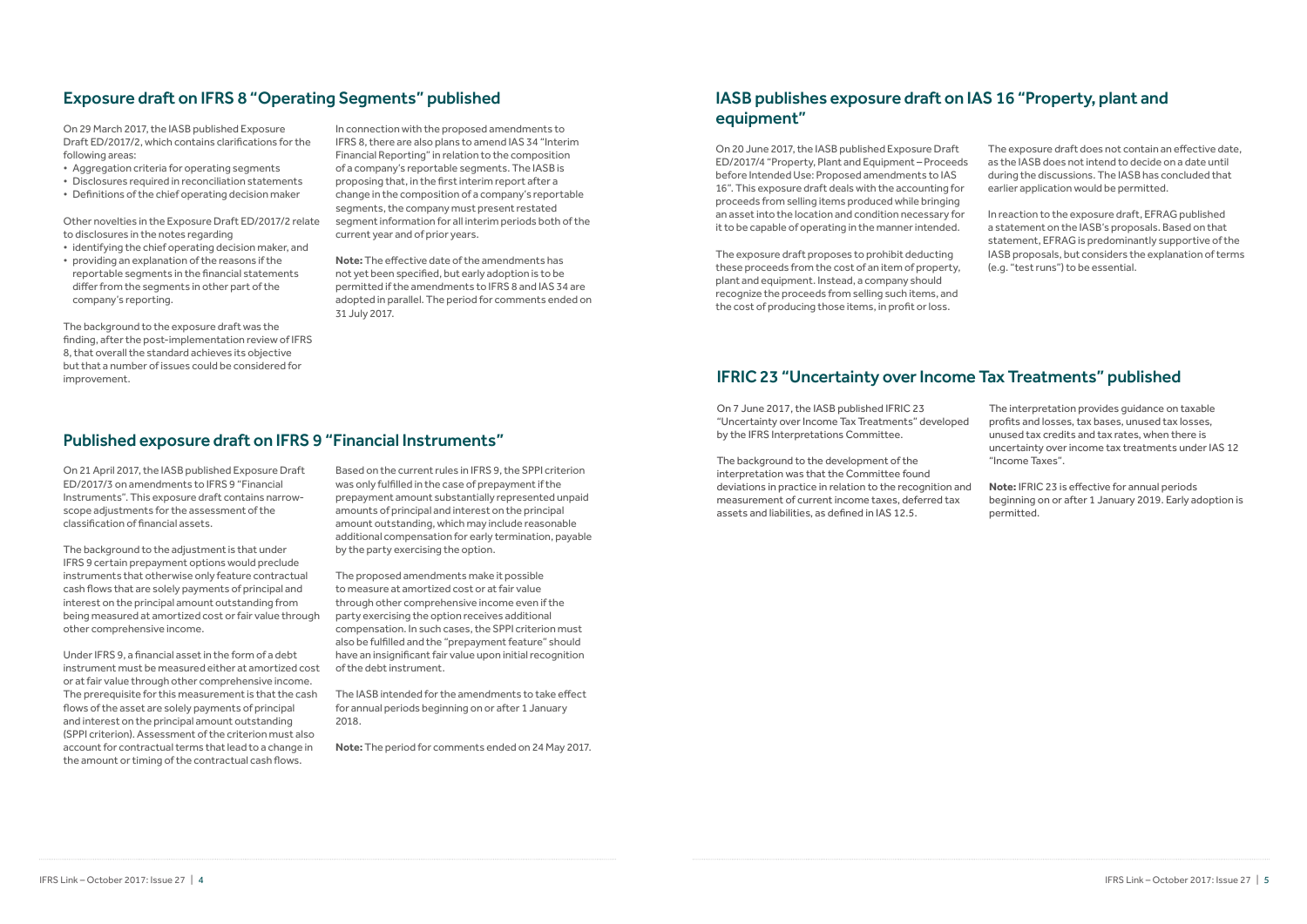The following table contains standards and interpretations that have not yet been adopted by the EU and those that have been adopted since the last edition of novus IFRS (endorsement). These are based on the EU Endorsement Status Report issued by EFRAG on **6 July 2017.**

# EU Endorsement

#### EU Endorsement Status Report

|                                                                                                                                  | <b>IASB entry into</b><br>force  | <b>EU</b> endorsement |
|----------------------------------------------------------------------------------------------------------------------------------|----------------------------------|-----------------------|
| <b>Standards</b>                                                                                                                 |                                  | <b>Expected</b>       |
| IFRS 14: Regulatory Deferral Accounts (30 January 2014)                                                                          | 1 January 2016                   | No endorsement        |
| IFRS 16: Leases (13 January 2016)                                                                                                | 1 January 2019                   | Q4/2017               |
| IFRS 17: Insurance Contracts (18 May 2017)                                                                                       | 1 January 2021                   | Pending               |
| <b>Amendments to standards</b>                                                                                                   |                                  |                       |
| IFRS 10 and IAS 28: Sale or Contribution of Assets between an<br>Investor and its Associate or Joint Venture (11 September 2014) | Postponed<br>infinitely          | Postponed             |
| IAS 12: Recognition of Deferred Tax Assets for Unrealised Losses<br>(19 January 2016)                                            | 1 January 2017                   | Q4/2017               |
| IAS 7: Disclosure Initiative (29 January 2016)                                                                                   | 1 January 2017                   | Q4/2017               |
| IFRS 15: Clarification of Revenue from Contracts with Customers<br>(12 April 2016)                                               | 1 January 2018                   | Q4/2017               |
| IFRS 2: Clarification of Classification and Measurement of<br>Share-based Payment Transactions (20 June 2016)                    | 1 January 2018                   | Q4/2017               |
| IFRS 4: Application of IFRS 9 Financial Instruments and IFRS 4<br>Insurance Contracts (12 September 2016)                        | 1 January 2018                   | Q4/2017               |
| Annual Improvements to IFRSs (2014-2016 Cycle): Amendments<br>to IFRS 1, IFRS 12 and IAS 28 (8 December 2016)                    | 1 January 2018<br>1 January 2017 | Q4/2017               |
| IFRIC 22: Foreign Currency Transactions and Advance<br>Consideration (8 December 2016)                                           | 1 January 2018                   | Q4/2017               |
| IAS 40: Classification of Property Under Construction<br>(8 December 2016)                                                       | 1 January 2018                   | Q4/2017               |
| IFRIC 23: Uncertainty over Income Tax Treatments (7 June 2017)                                                                   | 1 January 2019                   | 2018                  |

## ESMA issues Q & A on the Guidelines on Alternative Performance **Measures**

The purpose of the newly published  $Q < A$  is to promote uniform regulatory approaches and practice in the implementation of these Guidelines.

## ESMA

## ESMA issues report on the application of IFRS 13 "Fair Value Measurement"

On 12 July 2017, ESMA issued the report "Review of Fair Value Measurement in the IFRS financial statements". The report presents the result of reviewing 78 IFRS financial statements in terms of their application of IFRS 13 "Fair Value Measurement" and the corresponding disclosures necessary for European issuers.

The review was based on a sample of IFRS financial statements and focused on the following four topics:

- Fair value measurement disclosures
- Application of the unit of account
- Level of market activity and fair value
- Valuation adjustments for derivatives.

Based on the findings of the review by ESMA, IFRS 13 was generally applied appropriately in the financial statements of the issuers. At the same time, the report highlights the potential for improvement in the application of IFRS 13 and in the comparability thus sought.

The findings from the report are to contribute to the post-implementation review (PIR) of IFRS 13.

On 27 January 2017, ESMA (European Securities and Markets Authority) published Questions and Answers (Q & A) on the Guidelines on Alternative Performance Measures issued in June 2015. Listed companies must observe these Guidelines in their financial reporting, in ad hoc notices and/or in prospectuses.

Examples of alternative performance measures are EBIT, EBITDA and ROCE.

**Note:** The Q & A are available on the ESMA website.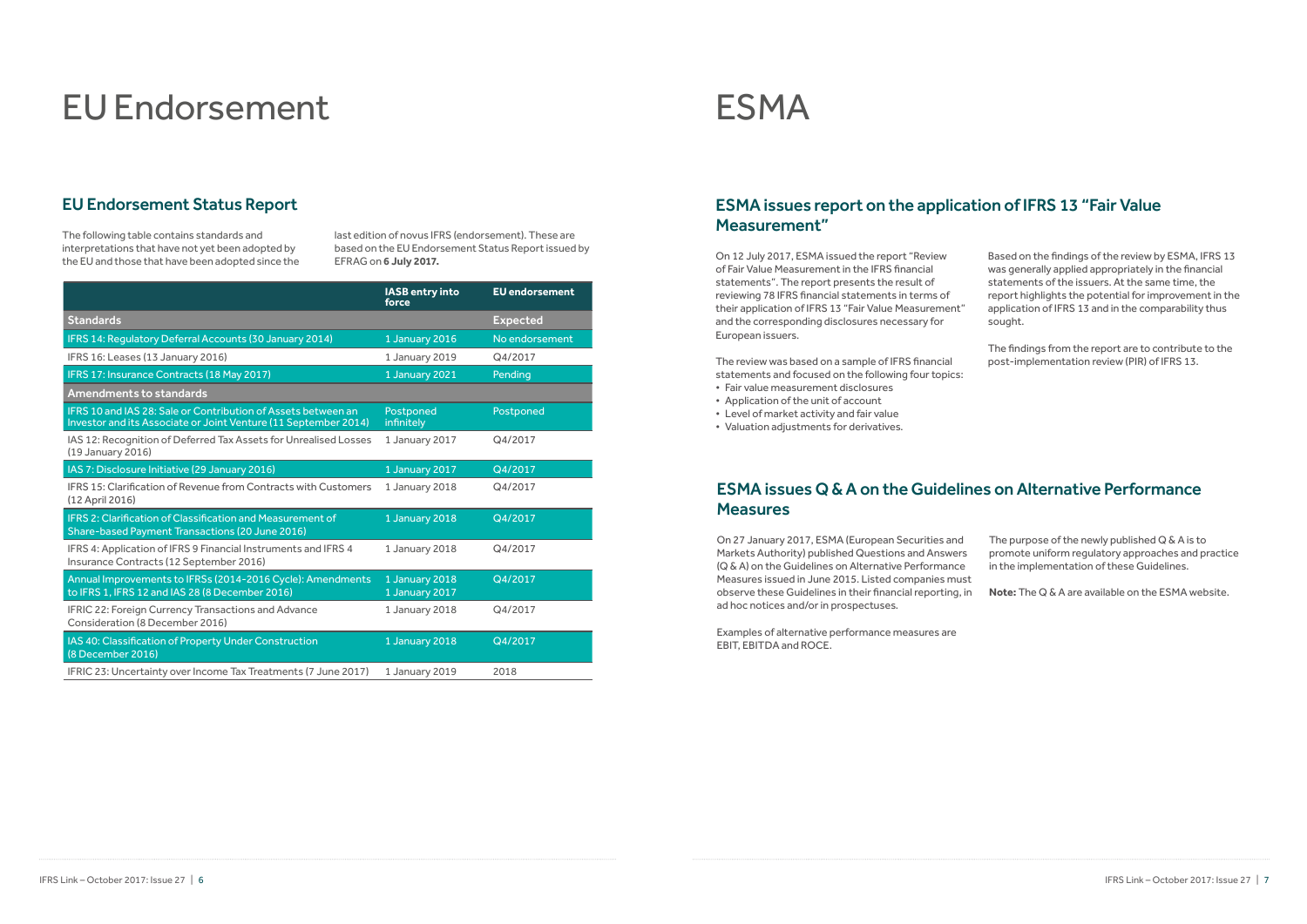| <b>Standard</b><br>affected | <b>Overview of matter</b>                                                                                                                  | <b>Source</b>             |
|-----------------------------|--------------------------------------------------------------------------------------------------------------------------------------------|---------------------------|
| <b>IFRS7</b>                | Qualitative disclosures of the risks arising from financial<br>instruments                                                                 | Decision ref EECS/0216-01 |
| <b>IFRS 12</b>              | Disclosure of significant judgements and assumptions in<br>determining the existence of significant influence                              | Decision ref EECS/0216-02 |
| <b>IAS 36</b>               | Disclosures relating to determination of value in use                                                                                      | Decision ref EECS/0216-03 |
| <b>IAS 39</b>               | Recognition of losses on loans upon conversion to shares                                                                                   | Decision ref EECS/0216-04 |
| IAS <sub>1</sub>            | Presentation of equal and opposite gains and losses in the<br>statement of profit or loss and other comprehensive income for<br>the period | Decision ref EECS/0216-05 |
| IAS <sub>8</sub>            | Reclassification of capitalized milestone payments by a<br>pharmaceutical company to the statement of profit or loss                       | Decision ref EECS/0216-06 |
| IFRS 10                     | Legal requirements that prevent a shareholder from exercising<br>its rights                                                                | Decision ref EECS/0216-07 |
| <b>IFRS 10</b>              | Determining whether an entity is an investment entity                                                                                      | Decision ref EECS/0216-08 |
| <b>IAS16</b>                | Depreciation of vessels in the oil and gas industry                                                                                        | Decision ref EECS/0216-09 |
| IAS 8, 36                   | Application of value in use methodology in impairment testing                                                                              | Decision ref EECS/0216-10 |
| IAS 36, 37                  | Recognition of onerous contract provisions                                                                                                 | Decision ref EECS/0216-11 |
| <b>IAS 36</b>               | Identification of cash-generating units                                                                                                    | Decision ref EECS/0216-12 |
| IAS 8, 17,<br>32. IFRIC 4   | Purchase of a car fleet with an agreed buy-back agreement                                                                                  | Decision ref EECS/0216-13 |
| <b>IAS 12</b>               | Recognition of deferred tax assets for unused tax losses                                                                                   | Decision ref EECS/0216-14 |

## ESMA – Enforcement decisions published

The national European enforcers audit the financial statements of companies with securities traded on a regulated market in Europe or in the process of admission to the market. The financial statements are prepared in accordance with the International Financial Reporting Standards (IFRSs) and reviewed to determine the extent to which they comply with the IFRSs and other applicable reporting requirements, including the authoritative national legal requirements

The European Securities and Markets Authority (ESMA) has developed a confidential database of implementation decisions made by the individual European enforcers as a source of information in order to promote the appropriate application of IFRSs and thus provide companies using IFRS and their auditors with insights into the decision-making process of the European enforcers.

The following overview shows the most recent publications (the twentieth so far). The publications are available on the ESMA website.